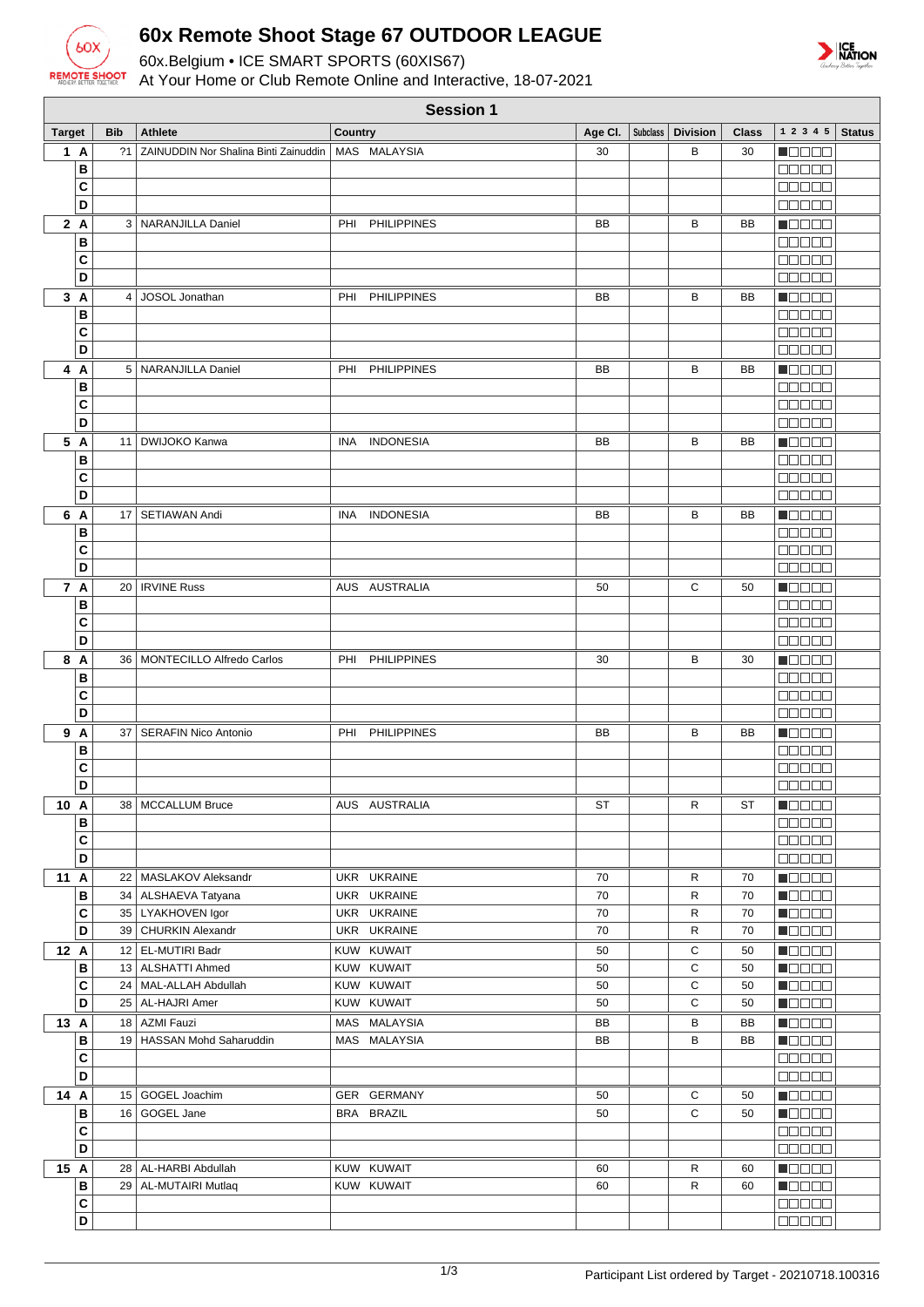

## **60x Remote Shoot Stage 67 OUTDOOR LEAGUE**

60x.Belgium • ICE SMART SPORTS (60XIS67)

At Your Home or Club Remote Online and Interactive, 18-07-2021



| <b>Session 1</b><br>Continue |            |                                   |                           |           |                 |                               |              |                             |               |
|------------------------------|------------|-----------------------------------|---------------------------|-----------|-----------------|-------------------------------|--------------|-----------------------------|---------------|
| <b>Target</b>                | <b>Bib</b> | <b>Athlete</b>                    | Country                   | Age Cl.   | <b>Subclass</b> | <b>Division</b>               | <b>Class</b> | 1 2 3 4 5                   | <b>Status</b> |
| 16 A                         | 32         | RABIA Ramez                       | KUW KUWAIT                | 60        |                 | R                             | 60           | $\blacksquare$              |               |
| B                            | 33         | <b>SAEED Ahmed</b>                | KUW KUWAIT                | 60        |                 | R                             | 60           | Maaaa                       |               |
| C                            |            |                                   |                           |           |                 |                               |              | 00000                       |               |
| D                            |            |                                   |                           |           |                 |                               |              | <b>BBBBB</b>                |               |
| 17 A                         | 30         | AL RASHIDY Faisal                 | KUW KUWAIT                | 60        |                 | R                             | 60           | <b>MODES</b>                |               |
| В                            | 31         | AL-OTAIBI Saqr                    | KUW KUWAIT                | 60        |                 | R                             | 60           | <b>H</b> OOOO               |               |
| C                            |            |                                   |                           |           |                 |                               |              | 00000                       |               |
| D                            |            |                                   |                           |           |                 |                               |              | 80000                       |               |
| 18 A                         | 26         | <b>TAHA Abdullah</b>              | KUW KUWAIT                | 60        |                 | R                             | 60           | Maaaa                       |               |
| B                            | 27         | AL-OTAIBI Hatem                   | KUW KUWAIT                | 60        |                 | R                             | 60           | n 880a                      |               |
| C                            |            |                                   |                           |           |                 |                               |              | $\Box$ $\Box$ $\Box$ $\Box$ |               |
| D                            |            |                                   |                           |           |                 |                               |              | 00000                       |               |
| 19 A                         |            | 6 WEE Pepito Henry                | <b>PHILIPPINES</b><br>PHI | 30        |                 | R                             | 30           | <b>MODEL</b>                |               |
| B                            | 9          | <b>WEE Mark Henry</b>             | <b>PHILIPPINES</b><br>PHI | 30        |                 | B                             | 30           | $\blacksquare$              |               |
| C<br>D                       |            |                                   |                           |           |                 |                               |              | 88888<br>00000              |               |
|                              |            |                                   |                           |           |                 |                               |              |                             |               |
|                              |            |                                   | <b>Session 2</b>          |           |                 |                               |              |                             |               |
| <b>Target</b>                | <b>Bib</b> | <b>Athlete</b>                    | Country                   | Age Cl.   | <b>Subclass</b> | <b>Division</b>               | <b>Class</b> | 1 2 3 4 5                   | <b>Status</b> |
| 1A                           | 2          | MOHD NASRI BIN KUSAINI Mohd Nasri | MAS MALAYSIA              | ST        |                 | B                             | <b>ST</b>    | MOO 80                      |               |
| B                            |            |                                   |                           |           |                 |                               |              | 00000                       |               |
| C                            |            |                                   |                           |           |                 |                               |              | 00000                       |               |
| D                            |            |                                   |                           |           |                 |                               |              | <b>00000</b>                |               |
| 2A                           | 21         | <b>IRVINE Russ</b>                | AUS AUSTRALIA             | <b>ST</b> |                 | C                             | <b>ST</b>    | MOO O W                     |               |
| В                            |            |                                   |                           |           |                 |                               |              | 00000                       |               |
| C                            |            |                                   |                           |           |                 |                               |              | an da s                     |               |
| D                            |            |                                   |                           |           |                 |                               |              | 00000                       |               |
| 3A                           | 101        | <b>GROVESNOR Dwayne</b>           | BAR BARBADOS              | 30        |                 | R                             | 30           | n na mats                   |               |
| В                            |            | 102   HERBERT Anthony             | <b>BARBADOS</b><br>BAR    | 30        |                 | R                             | 30           | n di Tito                   |               |
| C                            |            |                                   |                           |           |                 |                               |              | 00000                       |               |
| D                            |            |                                   |                           |           |                 |                               |              | <u>e se se</u>              |               |
|                              |            |                                   | <b>Session 3</b>          |           |                 |                               |              |                             |               |
| <b>Target</b>                | <b>Bib</b> | Athlete                           | Country                   | Age Cl.   |                 | Subclass   Division           | <b>Class</b> | $1\ 2\ 3\ 4\ 5$             | <b>Status</b> |
| 1A                           | 7          | SHAHID Rabiya                     | PAK PAKISTAN              | 70        |                 | R                             | 70           | $\blacksquare$              |               |
| B                            |            |                                   |                           |           |                 |                               |              | <b>COOCO</b>                |               |
| C                            |            |                                   |                           |           |                 |                               |              | <b>00000</b>                |               |
| D                            |            |                                   |                           |           |                 |                               |              | <b>00000</b>                |               |
| 2A                           |            | 14   FOXMAN Adam                  | USA USA                   | 50        |                 | С                             | 50           | MOOO O                      |               |
| B                            |            |                                   |                           |           |                 |                               |              | 00000                       |               |
| C                            |            |                                   |                           |           |                 |                               |              | 00000                       |               |
| D                            |            |                                   |                           |           |                 |                               |              | 00000                       |               |
|                              |            |                                   | <b>Session 4</b>          |           |                 |                               |              |                             |               |
| <b>Target</b>                | <b>Bib</b> | <b>Athlete</b>                    | Country                   |           |                 | Age CI.   Subclass   Division | <b>Class</b> | 1 2 3 4 5                   | <b>Status</b> |
|                              |            |                                   |                           |           |                 |                               |              |                             |               |
| <b>Session 5</b>             |            |                                   |                           |           |                 |                               |              |                             |               |
| <b>Target</b>                | <b>Bib</b> | Athlete                           | Country                   | Age Cl.   | <b>Subclass</b> | <b>Division</b>               | <b>Class</b> | 1 2 3 4 5                   | <b>Status</b> |
| 1A                           |            | 8   FONTES Robert                 | USA USA                   | 25        |                 | C                             | 25           | <b>Recep</b>                |               |
| B                            |            |                                   |                           |           |                 |                               |              | <b>00000</b>                |               |
| C                            |            |                                   |                           |           |                 |                               |              | <b>00000</b>                |               |
| D                            |            |                                   |                           |           |                 |                               |              | 00000                       |               |
| 2A                           | 23         | <b>JANSSENS Niels</b>             | BEL BELGIUM               | 25        |                 | C                             | 25           | <b>Recep</b>                |               |
| В                            |            |                                   |                           |           |                 |                               |              | <b>00000</b>                |               |
| C                            |            |                                   |                           |           |                 |                               |              | <b>00000</b>                |               |
| D                            |            |                                   |                           |           |                 |                               |              | 00000                       |               |
| 3A                           |            | 10 ANNEL John                     | BAR BARBADOS              | 25        |                 | R                             | 25           | <u> Nacar</u>               |               |
| В                            |            |                                   |                           |           |                 |                               |              | <b>BBBBB</b>                |               |
| C                            |            |                                   |                           |           |                 |                               |              | 00000                       |               |
| D                            |            |                                   |                           |           |                 |                               |              | $\Box \Box \Box \Box \Box$  |               |